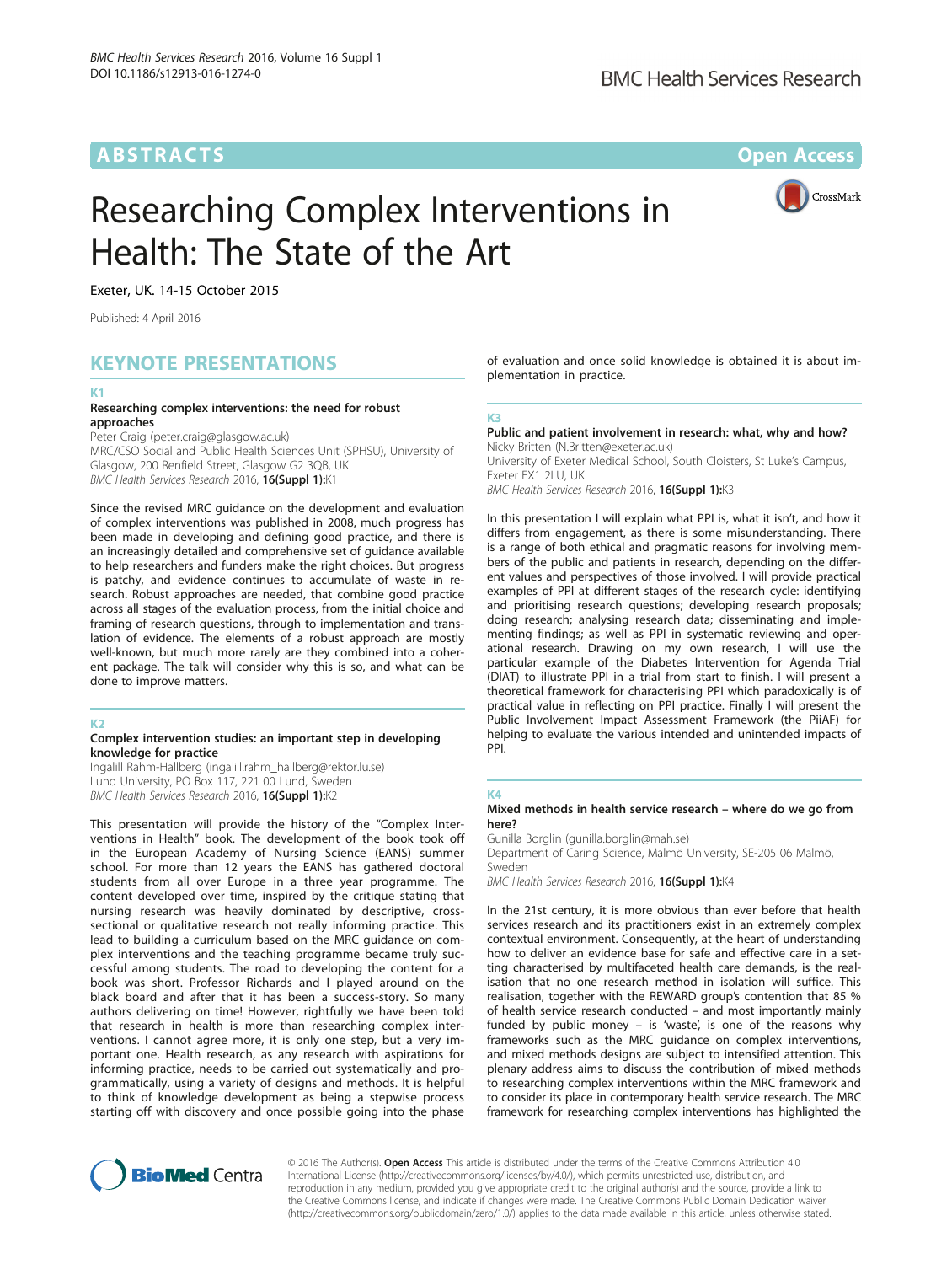importance of research designs including both qualitative and quantitative approaches. However when reviewing the literature prior to writing my chapter in our recent textbook, it was clear that designing and conducting truly mixed methods research presents health service researchers with a number of challenges. Predominant amongst these are the selection of designs from suggested typologies, methodological reporting, critical evaluation and most importantly ensuring that the core feature in true mixed methods (as opposed to multi-methods) designs – analytical and methodological integration – is implemented. To be able to conduct mixed methods approaches that are rigorously designed, logically executed, and transparently reported, we need to move to a position where funders, researchers, journal editors and research consumers demand methodological integration of methods and data from study outset, rather than as a mere afterthought in the discussion section of research reports.

# SPEAKER PRESENTATIONS

#### S1

# Exploring complexity in systematic reviews of complex interventions

Sascha Köpke<sup>1</sup>, Jane Noyes<sup>2</sup>, Jackie Chandler<sup>3</sup> <sup>1</sup>University of Lübeck, Germany; <sup>2</sup>Bangor University, UK; <sup>3</sup>Cochrane Collaboration, Oxford, UK Correspondence: Gabriele Meyer (Gabriele.Meyer@medizin.uni-halle.de) -

Martin Luther University Halle-Wittenberg, Magdeburger Str. 8, D-06112 Halle (Saale), Germany

BMC Health Services Research 2016, 16(Suppl 1):S1

There is a lot of discussion about the most adequate approaches to perform systematic reviews and meta-analyses of complex interventions. Reviewers need to broaden their view and to have a detailed look at all available evidence for the whole process of developing and evaluating complex interventions. Decisions about approaches should acknowledge intervention aims. Decisions about the scope and methods of the systematic review depend on the available information, which should be assessed in view of clinicians' and patients' needs. Important decisions include the type of evidence to be searched and the choice of methods to describe or synthesise it. This will usually require a combination of different study types including quantitative and qualitative data. Transparent reporting is a key issue to allow readers to apply the findings to specific contexts.

# S<sub>2</sub>

# Can complex health interventions be optimised before moving to a definitive RCT? Strategies and methods currently in use

Sara Levati (Sara.Levati@gcu.ac.uk)

NMAHP Research Unit, Glasgow Caledonian University, UK BMC Health Services Research 2016, 16(Suppl 1):S2

RCTs are recognised as the 'gold standard' methodology in the evaluation of complex interventions, however, they often fail to detect whether the lack of intervention effect is due to sub optimal design, implementation failure or genuine ineffectiveness. Given the current financial constraints upon health services research, it is increasingly important to define pre-trial optimisation methods that can give indications on how the intervention works and help maximise chances for the intervention to be effective. This scoping review provides a map of the health literature on pre-trial strategies aimed at optimising complex interventions before a RCT and a snapshot of the methods currently used. Scholarly literature was searched using MEDLINE, CINAHL, AMED, PsycINFO and ProQuest Nursing & Allied Health Source for papers published between January 2000 and March 2015 available in English language. The literature search identified 3940 unique references, 27 of which met the inclusion criteria. Optimisation strategies explored the feasibility and acceptability of the intervention to patients and healthcare professionals, estimated the effectiveness and cost-effectiveness of different combinations of components and identified potential barriers to implementation. Large variations in the methods adopted were noted across

studies, including interviews and focus groups with interventions' providers and receivers, experts consultations, economic modelling, small uncontrolled pilot studies and evaluation questionnaires. Overall, there is the potential for optimisation strategies to detect, in a costeffective way, those interventions and components that are likely to fail or show little effect if implemented in a full-scale RCT.

# S3

#### A systematic approach to develop theory based implementation interventions

Anne Sales (salesann@med.umich.edu)

School of Nursing, University of Michigan, USA and Center for Clinical Management Research, VA Ann Arbor Healthcare System, USA BMC Health Services Research 2016, 16(Suppl 1):S3

In this presentation, I will briefly review the large landscape of frameworks and theories in implementation research, and suggest an approach to designing implementation interventions that builds on current widely cited frameworks to develop theory-based implementation interventions.

## S4

#### Pilot studies and feasibility studies for complex interventions: an introduction

Lehana Thabane<sup>1</sup>, Lora Giangregorio<sup>2</sup>

<sup>1</sup>McMaster University, Canada; <sup>2</sup>University of Waterloo, Canada

Correspondence: Lehana Thabane (thabanl@mcmaster.ca) – McMaster University, Canada

BMC Health Services Research 2016, 16(Suppl 1):S4

Pilot studies for phase III trials—which are comparative randomized trials designed to provide preliminary evidence on the clinical efficacy of an intervention—are routinely performed in many clinical areas. Also commonly known as "feasibility", "dress rehearsal" or "vanguard" studies, they are designed to assess recruitment potential; to assess the feasibility of international collaboration or coordination for multicentre trials; to increase clinical experience with the study intervention for the phase III trials. They are the best way to assess feasibility of a large, expensive full-scale study, and in fact are an almost essential pre-requisite (Thabane et al (BMC Medical Research Methodology 2010, 10:1). Conducting a pilot prior to the main study can enhance the likelihood of success of the main study and potentially help to avoid doomed main studies. The presentation will cover some key aspects of pilot studies for phase III trials of complex interventions including: 1) reasons for conducting a pilot study; 2) misconceptions about pilot studies; 3) criteria for evaluating the success of a pilot study; 4) differences and similarities between pilot and feasibility studies; and 5) a brief update on the development of CON-SORT extension for pilot trials.

# S5

# What can be done to pilot complex interventions? Nancy Feeley<sup>1</sup>, Sylvie Cossette<sup>2</sup>

<sup>1</sup>Ingram School of Nursing, McGill University, and Centre for Nursing Research and Lady Davis Institute, Jewish General Hospital, Montreal, Québec, Canada; <sup>2</sup>Faculty of Nursing, University of Montreal, and Montreal Heart Institute Research Center, Montreal, Québec, Canada **Correspondence:** Nancy Feeley (nancy.feeley@mcgill.ca) – Ingram School of Nursing, McGill University, and Centre for Nursing Research and Lady Davis Institute, Jewish General Hospital, Montreal, Québec, Canada BMC Health Services Research 2016, 16(Suppl 1):S5

In a pilot or feasibility study, the feasibility and acceptability of many of the key features of a complex intervention can be examined. The main research questions are: Can the intervention be provided as planned? Is the intervention acceptable to participants? Certain features (e.g., content, sequence, dose, timing, mode of delivery) will be more important to scrutinize than others, depending on the particular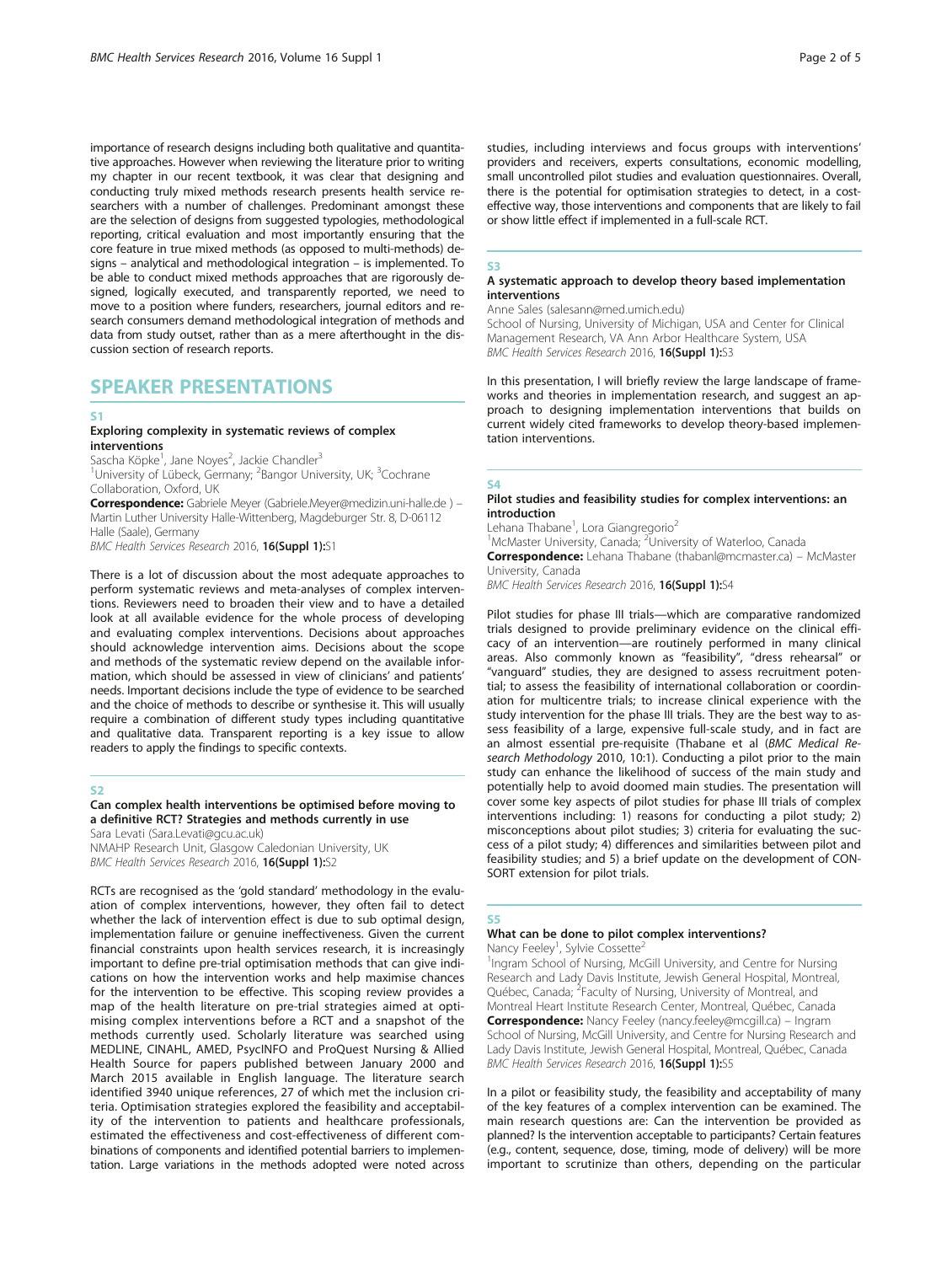challenges anticipated and the questions that remain at the end of intervention development. This presentation will examine which intervention features might be examined in a pilot study, and describe examples of studies that have done so. In addition, special issues such as contamination and co-intervention will be discussed.

#### S6

#### Using feasibility and pilot trials to test alternative methodologies and methodological procedures prior to full scale trials

Rod Taylor (R.Taylor@exeter.ac.uk)

University of Exeter Medical School, South Cloisters, St Luke's Campus, UK

BMC Health Services Research 2016, 16(Suppl 1):S6

Feasibility and pilot studies play a key role in health research, in providing information for the planning of full scale randomised controlled trials. Medical Research Council guidance for development and evaluation of complex interventions states that pilot and feasibility studies are essential in the development and testing of an intervention prior to a large-scale evaluation. Before committing investment in costly and time-consuming full scale trials, funding bodies increasingly demand that investigators provide evidence from pilot/feasibility studies addressing the question: "Can this full scale trial be done?" This presentation will: (i) identify the common methodological uncertainties in the design and execution of full scale trials; (ii) review approaches to testing these methodological uncertainties in feasibility/pilot studies; and (iii) discuss the design and selection of feasibility and pilot studies to best address these uncertainties. These concepts will be illustrated by reference to recent feasibility/pilot studies.

#### S<sub>7</sub>

#### A mixed methods feasibility study in practice

Jacqueline Hill<sup>1</sup>, David A Richards<sup>2</sup>, Willem Kuyken<sup>3</sup>

<sup>1</sup> Mood Disorders Centre, School of Psychology, University of Exeter, UK; <sup>2</sup>University of Exeter Medical School, UK; <sup>3</sup>Department of Psychiatry, University of Oxford, UK

Correspondence: Jacqueline Hill (j.j.hill@exeter.ac.uk) - Mood Disorders Centre, School of Psychology, University of Exeter, UK BMC Health Services Research 2016, 16(Suppl 1):S7

Depression is set to become the third biggest cause of the global burden of disease by 2030 yet access to treatment is poor. To maximise access, worldwide psychological therapies for depression are delivered using a system called stepped care. However, we do not know if this system achieves similar patient benefit for less cost compared with alternatives. A fully-powered clinical trial of stepped care is required but currently prevented by a number of uncertainties. This presentation will describe how we chose to answer these in a single feasibility study encompassing a pilot randomised controlled trial and embedded qualitative interviews. In particular, the presentation will focus on the innovative use of integrated mixed methods analysis to explore how patients' views of stepped care and the number of treatment sessions they attend relate. In this way, we will illustrate how it is possible to interweave quantitative and qualitative data in original ways as part of a feasibility study to address multiple clinical, procedural and methodological uncertainties.

# S8

# Non-standard experimental designs and preference designs

Louise von Essen (louise-von.essen@pubcare.uu.se)

Department of Public Health and Caring Sciences, Uppsala University, Sweden

BMC Health Services Research 2016, 16(Suppl 1):S8

Randomized controlled trials (RCT) have been accepted as the 'gold standard' design for evaluating the effectiveness of a single intervention such as a drug. However, recruitment to clinical trials may be affected by the choice of intervention that participants might make, if they were allowed to choose, and by whether they actually receive their preferred intervention. These effects cannot be estimated in the RCT design. Additionally the RCT runs counter to the current emphasis on patient choice which is the cornerstone in many governments' current health strategies and where preferences or ethical objections to an RCT exist, alternatives that replicate more closely the behaviors in real world health care rather than conform to standard trial design should be considered. Citizen participation in research is advocated by governments, research councils, and other funding bodies and as the public, patients, and significant others become more involved in research activities they may be unwilling to be passive participants of a research randomization process. Non-standard and preference designs go some way towards addressing the problems of low recruitment and retention rates and non-implementation of results of clinical research. Advantages and challenges e.g. with regard to internal and external validity with non-standard and preference designs such as the comprehensive cohort design, pre-randomized design, cohort multiple randomized controlled trial, and two-stage randomized design will be presented at the conference.

# S9

# Evaluation gone wild: using natural experimental approaches to evaluate complex interventions

Andrew Williams (A.J.Williams@ed.ac.uk or a.williams2@exeter.ac.uk) Farr Institute, Scotland, and the Scottish Collaboration for Public Health Research and Policy, 20 West Richmond Street (East Wing), Edinburgh EH8 9DX, UK

BMC Health Services Research 2016, 16(Suppl 1):S9

#### Any outcome evaluation of an intervention needs to address the following questions:

- 1. Did change occur?
- 2. Was the change due to the intervention?

3. Was the change significant/meaningful? (Sanson-Fisher et al, 2014) [1] With the ability to calculate the unbiased attributable effects on an intervention the randomised controlled trial (RCT) is seen as the 'gold standard' method for answering all three questions. However, as complex interventions are recognised as events within systems, they are rarely tame enough for RCTs to be feasible (Hawe et al., 2009) [2]. The natural experimental approaches (NEAs) permit quasiexperimental evaluation which can answer the three questions when the intervention is wilder, particularly when routinely collected outcome data are available (Craig et al., 2011) [3].

Robust NEAs rely on quasi-randomised identification (instrumental variable, regression discontinuity or propensity score matching) of a control (counterfactual) population to compare with the intervention population. Subsequently, taking a difference in differences or controlled before-after approach permits the calculation of an effect attributable to the intervention addressing the three questions. Quasirandomised scenarios often occur by chance (naturally, not designed as part of an evaluation) within complex interventions allowing valuable prospective or retrospective evaluation. For example, criterionbased intervention eligibility permitting a regression discontinuity design. Although not faultless, NEAs offer an often missed opportunity to evaluate complex interventions.

#### References

- 1. Sanson-Fisher, R.W., D'Este, C.A., Carey, M.L., Noble, N., Paul, C.L., 2014. Evaluation of systems-oriented public health interventions: alternative research designs. Annual review of public health 35:9-27. doi: [10.1146/](http://dx.doi.org/10.1146/annurev-publhealth-032013-182445) [annurev-publhealth-032013-182445](http://dx.doi.org/10.1146/annurev-publhealth-032013-182445)
- 2. Hawe, P. Shiell, A., Riley, T., 2009. Theorising interventions as events in systems. American journal of community psychology 43:267-76. doi: [10.1007/s10464-009-9229-9](http://dx.doi.org/10.1007/s10464-009-9229-9)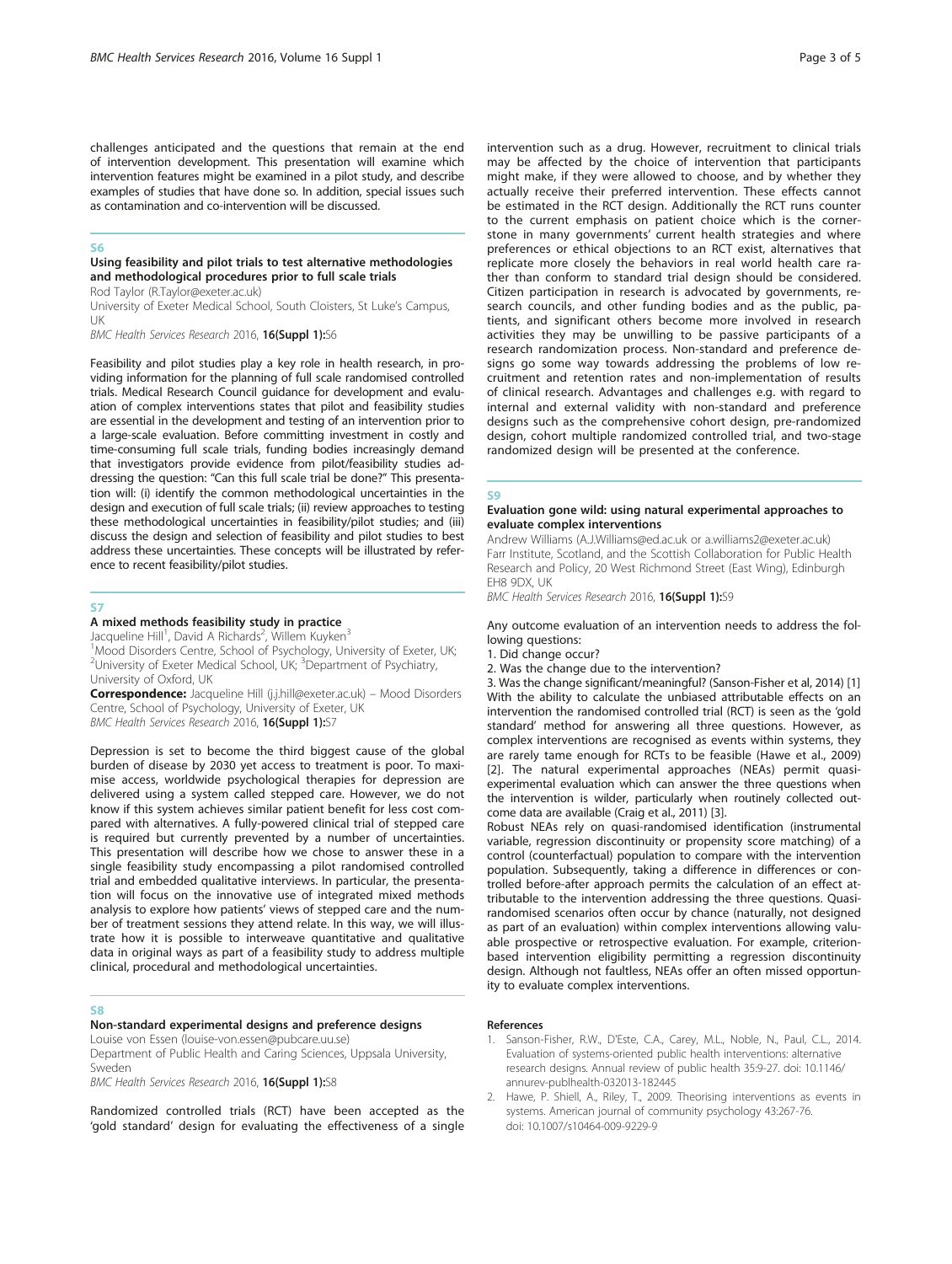3. Craig, P., Cooper, C., Gunnell, D., Haw, S., Lawson, K., Macintyre, S., Ogilvie, D., Petticrew, M., Reeves, B. et al., 2011. Using natural experiments to evaluate population health interventions: guidance for producers and users of evidence. Medical Research Council, London. [http://](http://www.mrc.ac.uk/documents/pdf/natural-experiments-guidance/) [www.mrc.ac.uk/documents/pdf/natural-experiments-guidance/](http://www.mrc.ac.uk/documents/pdf/natural-experiments-guidance/) (accessed 03 December 2014).

#### S10

# The stepped wedge cluster randomised trial: an opportunity to increase the quality of evaluations of service delivery and public policy interventions

.<br>Karla Hemming<sup>1</sup>, Richard Lilford<sup>2</sup>, Alan Girling<sup>3</sup>, Monica Taljaard<sup>4</sup> <sup>1</sup> University of Birmingham Medical School, UK; <sup>2</sup> Warwick Medical School, University of Warwick, Coventry, UK; <sup>3</sup>Institute of Applied Health Research, College of Medical and Dental Sciences, University of Birmingham, UK; <sup>4</sup>Clinical Epidemiology Program, Ottawa Hospital Research Institute, Ottawa, Canada

Correspondence: Karla Hemming (K.HEMMING@bham.ac.uk) – University of Birmingham Medical School, UK BMC Health Services Research 2016, 16(Suppl 1):S10

The stepped wedge cluster randomised trial (SW-CRT) is a novel research study design that is increasingly being used in the evaluation of service delivery type interventions. The design involves random and sequential crossover of clusters from control to intervention, until all clusters are exposed. We illustrate the use of the design by giving case examples, summarise the results of an update of a methodological systematic review of the quality of reporting and provide recommendations for reporting and analysis. The use of the SW-CRT is rapidly increasing and areas of use are diverse. We illustrate how the design is being used to evaluate the effectiveness of a complex intervention, being rolled-out across 90 UK hospitals, to reduce mortality in patients undergoing emergency laparotomy. Quality of reporting is found to be low. In a SW-CRT more clusters are exposed to the intervention towards the end of the study than in its early stages. A result which prima facia might look to be suggestive of an effect of the intervention may therefore transpire to be the result of a positive underlying temporal trend. A large number of studies do not report how they allowed for temporal trends in the design or analysis. The SW-CRT is a pragmatic study design which can reconcile the need for robust evaluations with political or logistical constraints. Quality and reporting is generally low and so consensus guidelines on reporting and analysis are urgently needed.

# S11

## Adaptive designs in confirmatory clinical trials: opportunities in investigating complex interventions

Munyaradzi Dimairo (m.dimairo@sheffield.ac.uk) Clinical Trials Research Unit, University of Sheffield, UK BMC Health Services Research 2016, 16(Suppl 1):S11

Adaptive designs are now considered innovative alternative trial designs with potential to improve efficiency in clinical trials research when appropriately used to answer research questions. Their appropriate implementation in confirmatory trials is gaining widespread attention among researchers, public funders and regulators. Based upon findings from our review of confirmatory adaptive designs, this talk focuses on acceptable scope with huge potential to be implemented in confirmatory trials setting. In theory, although adaptive designs could be applied across a wide range of study interventions, attention will be given to complex interventions, with relevant examples without focusing much on technical statistical details. This study is funded by the NIHR investigating the use of adaptive designs in publicly funded confirmatory trials with an aim to come up with a guidance document and recommendations for their appropriate use.

# S12

# Processes, contexts and outcomes in complex interventions, and the implications for evaluation

Mark Petticrew (Mark.Petticrew@lshtm.ac.uk) Faculty of Public Health and Policy, London School of Hygiene & Tropical Medicine, UK BMC Health Services Research 2016, 16(Suppl 1):S12

It would be convenient if there were two categories of interventions simple and complex – but of course this is not the case. Instead interventions can be placed on a spectrum of complexity. For simpler interventions there is often a relatively well-understood (or perhaps just well-accepted) causal pathway between the intervention and its outcomes. This may derive from basic science - for example if the physiological pathways between particular medical interventions and changes in outcomes have been previously shown. For more complex interventions - those in which the intervention interacts with and adapts within its social context - such pathways may be less well understood, less predictable (or even chaotic) and, crucially, non-linear. Here, the intervention may not even be easily distinguishable from the context. In such situations it may be more productive to move away from identifying "interventions" and "components," towards seeing interventions as changes systems (Hawe et, al. 2009) [1] rather than as discrete events, or as "packages" of interconnected elements. Such a perspective has major implications for how we conceptualise and evaluate public health interventions. This presentation will discuss the implications for evaluation, using recent examples from public health.

#### References

1. Hawe, P. Shiell, A., Riley, T., 2009. Theorising interventions as events in systems. Am J Community Psychol 43:267-276. doi: [10.1007/s10464-009-](http://dx.doi.org/10.1007/s10464-009-9229-9) [9229-9](http://dx.doi.org/10.1007/s10464-009-9229-9)

# S13

#### Processes, contexts and outcomes in complex interventions, and the implications for evaluation

Janis Baird<sup>1</sup>, Graham Moore<sup>2</sup>

<sup>1</sup>MRC Lifecourse Epidemiology Unit, University of Southampton, UK; 2 DECIPHer, Cardiff University, UK

Correspondence: Janis Baird (jb@mrc.soton.ac.uk) - MRC Lifecourse Epidemiology Unit, University of Southampton, UK BMC Health Services Research 2016, 16(Suppl 1):S13

Attempts to address health problems increasingly involve the development and evaluation of 'complex interventions'. In addition to outcomes evaluation, understanding complex intervention mechanisms, how interventions are implemented, and how they produce change in specific contexts, is essential if findings are to inform policy and practice. For this, process evaluation is vital. MRC guidance for evaluating complex interventions, published in 2008, recognised the value of process evaluation alongside trials of effectiveness, though provided little insight into how to conduct process evaluation. In 2010, a workshop funded by the MRC Population Health Science Research Network (PHSRN) identified a need for guidance to fill this gap. Following the workshop, 11 researchers with experience of public health evaluations developed draft guidance, drawing upon reviews of the literature, group discussions of case studies and feedback obtained at a number of conference workshops. Academic, policy and practice stakeholders were also consulted during the development of the guidance. The new guidance sets out a framework for linking core functions of process evaluation, understanding implementation, mechanisms of impact and context. It provides assistance in planning, designing, conducting, reporting and appraising process evaluations, and argues for a systematic approach to designing and conducting process evaluations, drawing on clear descriptions of intervention theory and identification of key empirical uncertainties. While acknowledging that each process evaluation will be different,